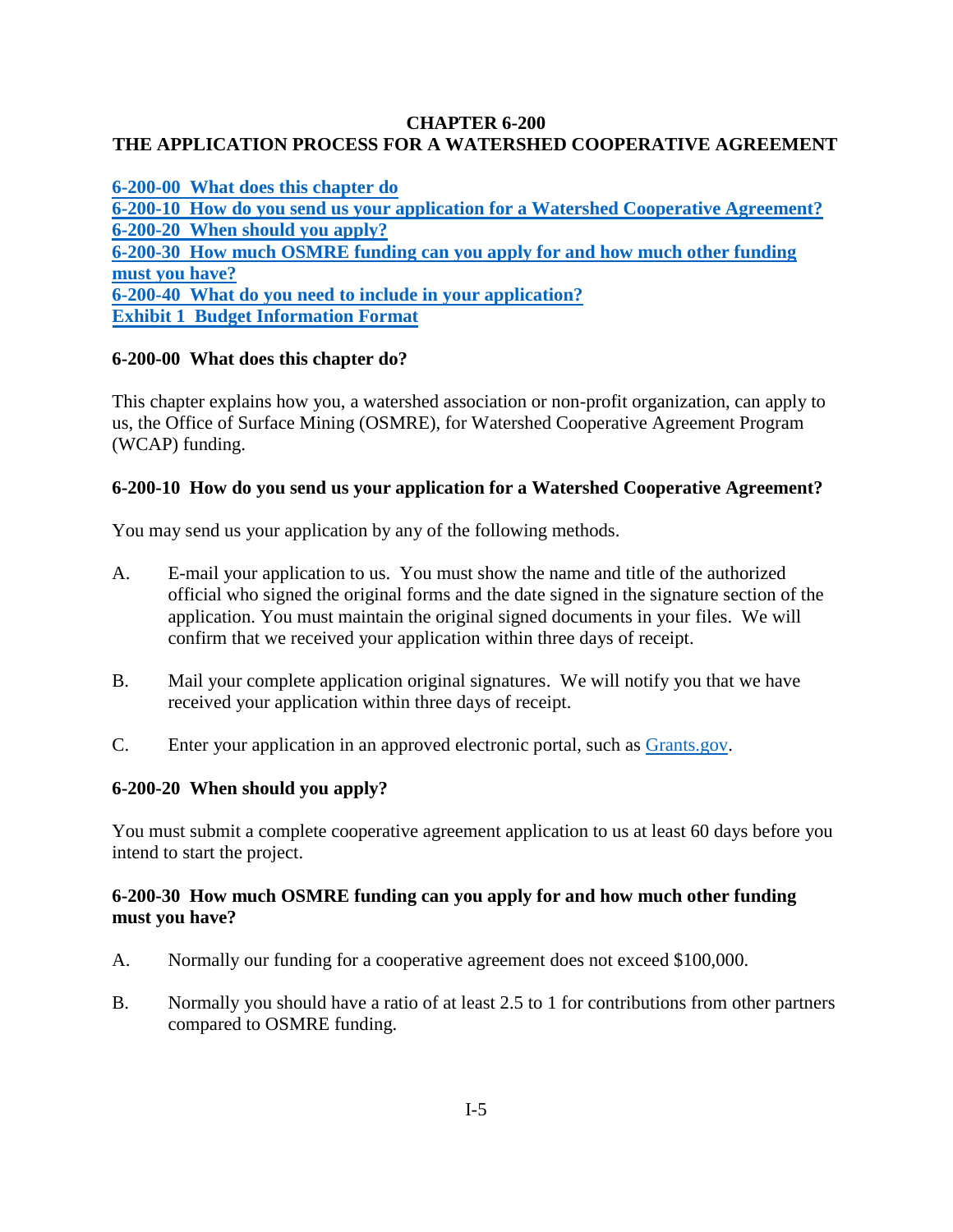- C. We have the flexibility to approve exceptions to these limits if you provide adequate justification. If you request more than \$100,000 in OSMRE funds or if OSMRE funding would be more than one-third of the total project budget, you must answer the following questions in your application:
	- 1. Have you made every reasonable effort to secure the additional needed funds from other sources?
	- 2. What will be the impact on the proposed project if we do not provide the additional funds?
	- 3. Does the project have funding or supporting partners? Is there broad local participation by individuals, companies or organizations?
	- 4. Does the project present the potential for exceptional benefits in stream and watershed improvements?
	- 5. Is the project part of a comprehensive watershed restoration plan? Have other partners made a substantial investment of time and funding in the watershed?
	- 6. Would our funding be met with a substantial contribution from other partners?
	- 7. Is it highly likely that the project's technology and design will succeed in treating the water quality without the need for frequent and expensive system renovations?

# <span id="page-1-0"></span>**6-200-40 What do you need to include in your application?**

You must include the following items within your application package.

- A. Signed or approved Application for Federal Assistance document, [SF-424.](http://apply07.grants.gov/apply/forms/sample/SF424_2_1-V2.1.pdf)
- B. The Program Narrative must explain the proposed project. You can use the optional [OSMRE 51](http://www.osmre.gov/resources/forms/OSM51.pdf) form or plain paper. You will need to provide the following information:
	- 1. Explain the need for the project.
	- 2. Provide a summary of the project. Who will be responsible for the contract and oversight?
	- 3. What are the purpose, goals and objectives of the project? Include a brief discussion on treatment goals of the project in terms of pH and chemistry, and trigger points that will initiate evaluation for operation and maintenance, expectations for chemical and biological impacts of the project on receiving stream, and how the project fits into restoration goals for the watershed.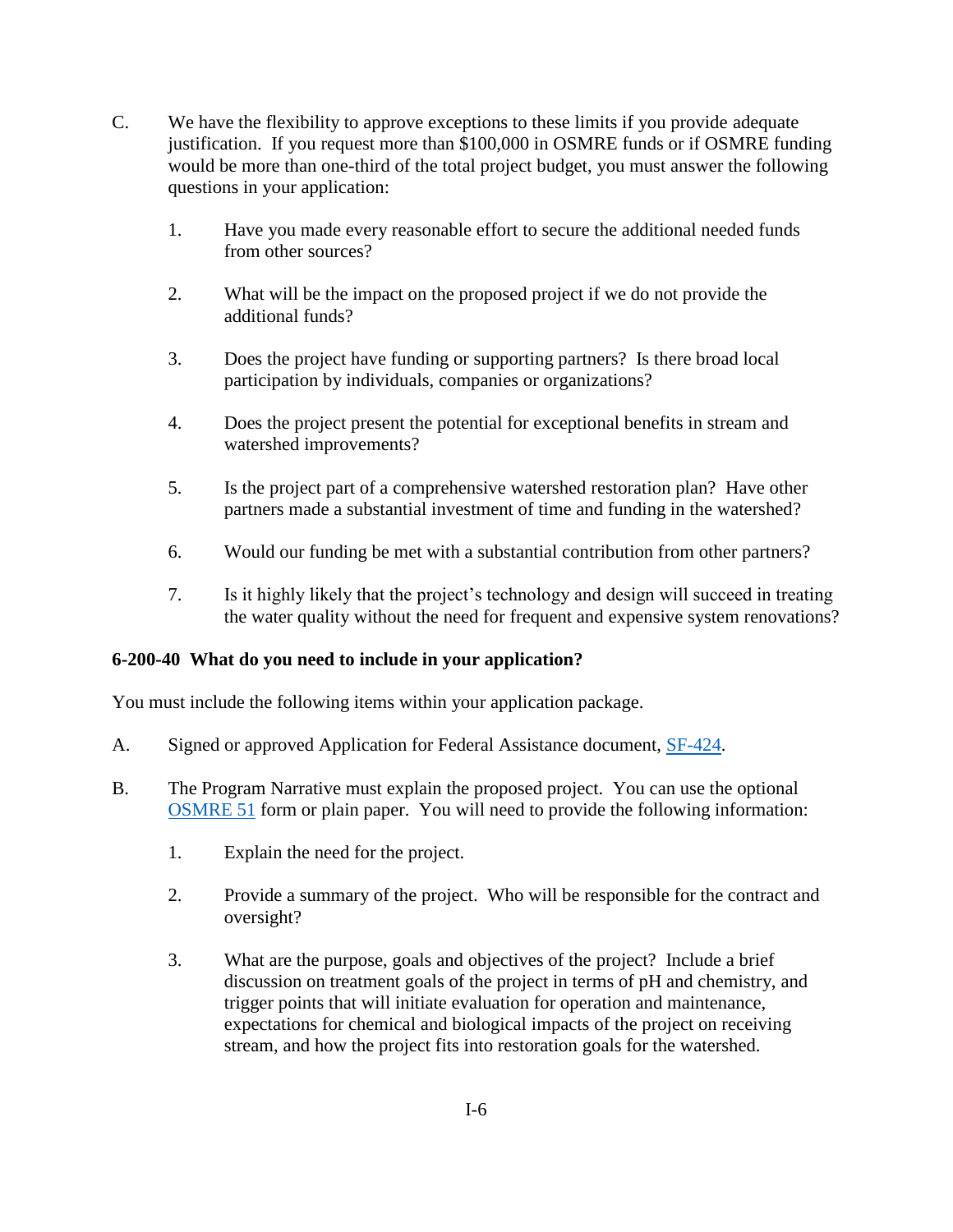- 4. Do you have the legal right of entry to the property for construction and continuing monitoring and maintenance? Provide a copy of the authorizing document.
- 5. Describe the technology and project design to be used, including material quantities, if available. If you select a passive treatment technology, the project must have a high likelihood of long term success, without the expectation of excessive maintenance or frequent rehabilitation. Include project design if available. Active treatment, through the use of chemical feed systems, is allowable with proper consideration of costs for chemicals and sludge removal when necessary.
- 6. Include all water quality and flow measurements of the discharge. Provide longterm water quality and quantity information including at a minimum: flow, pH, acidity, total and ferrous iron, and aluminum. We prefer that a minimum of twelve monthly samples be conducted. The project as constructed must have provisions to allow for continued monitoring.
- 7. Include a monitoring plan for the discharge, treatment outflow, and receiving stream, up and downstream. Who will be responsible for monitoring the project after construction?
- 8. Include a U.S. Geological Survey topographical map of the project area, with latitude and longitude.
- 9. Estimate how soon after the award of our funding the project will begin.
- 10. Include a schedule for completing the major project activities during the cooperative agreement performance period.
- 11. Describe the long term maintenance and renovation plan for taking care of any ongoing operational or maintenance requirements. Who will operate and maintain the completed project? How do you propose to fund any post construction operation and maintenance needs?
- 12. Provide required clearances including the U.S. Fish & Wildlife Service (USFWS) for endangered species, or comparable State clearance accepted by the USFWS, and state Historic Preservation Officer (SHPO). If you need assistance, our Watershed Project Coordinator can help you in securing these clearances.
- 13. List all permits that will be required. Provide assurance that you will have all appropriate permits prior to construction. Primary permits of interest to us are the wetlands, floodplains and stream encroachments, and any state environmental permits. Our Watershed Project Coordinator can assist you in identifying these permits.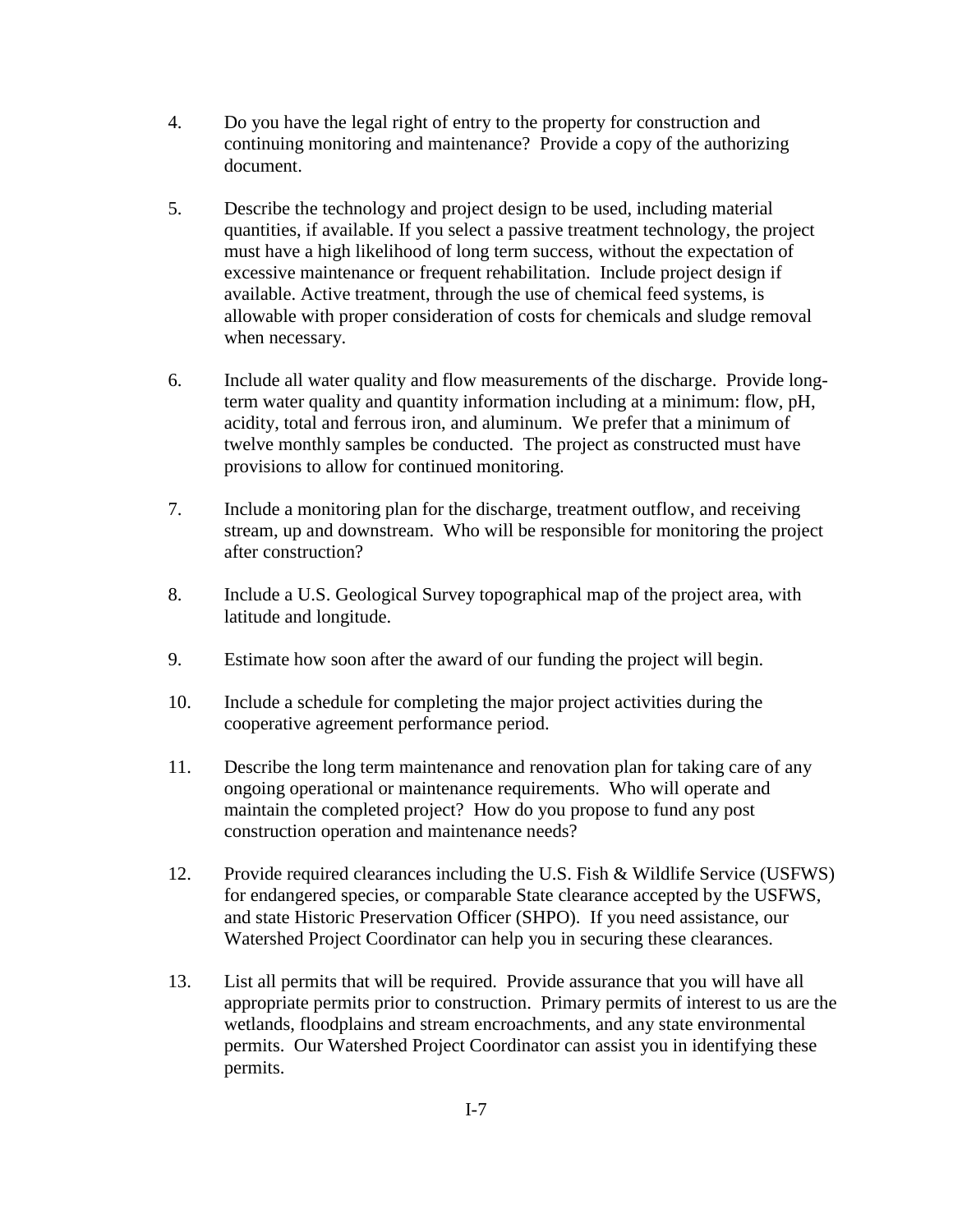- 14. Identify selected contractors and subcontractors, if any. All known contractors and subcontractors must have an Applicant Violator System (AVS) and a Suspension and Debarment check before the award of our funds. Our Watershed Project Coordinator can perform or assist you with these checks. Document your AVS and Suspension and Debarment checks in your files.
- C. Itemized Budget Estimate with a list of total project costs. At your option, you may use the Budget Information format located in [Exhibit 1,](#page-5-0) or an alternative format.
	- 1. Show the total costs by the project activity (administrative, design, construction, project inspection/monitoring, and other itemized major costs items).
	- 2. Show the OSMRE funding you are requesting by activity.
	- 3. Show other Federal agency funding by activity.
	- 4. Show non-Federal funds by activity.
	- 5. Show the monetary value of in-kind services being provided by activity.
- D. Your budget justification narrative must explain each project activity included in your itemized budget estimate. Describe how you calculated the cost and why the item is needed. You must provide enough information for us to determine whether the line items included under each activity are reasonable, necessary and allowable.
- E. Describe your organization briefly. Include the names and titles of your principal officers, your purposes, goals and objectives, and how long you have been established or incorporated.
- F. Describe your organization's financial management system including accounting processes, systems, and internal controls.
- G. Provide a copy of your organization's Internal Revenue Service (IRS)  $501(c)(3)$ designation.
- H. List partners, local support, and other resources.
	- 1. Show the names, affiliation, roles and contributions of each participating partner. Divide your list into groups of partners providing funding, partners providing inkind time or materials, and supporting partners who favor the project but are not providing resources.
	- 2. Include copies of all letters from contributing partners confirming their commitment of funds and/or in-kind services.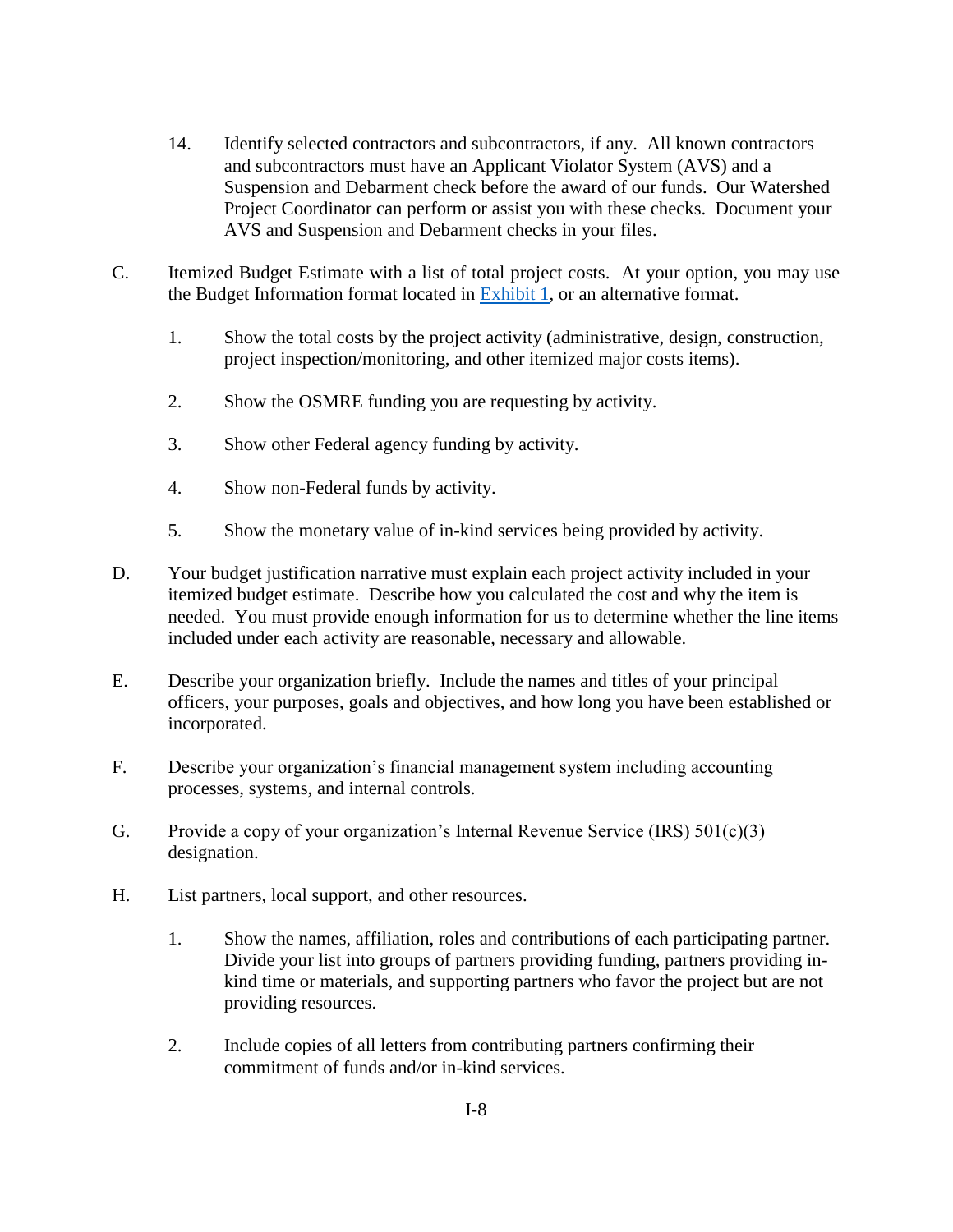- 3. Include copies of all letters of support for the project from local community groups, businesses, and individuals.
- I. Provide signed and dated Assurances for Construction Programs form, **SF 424D**.